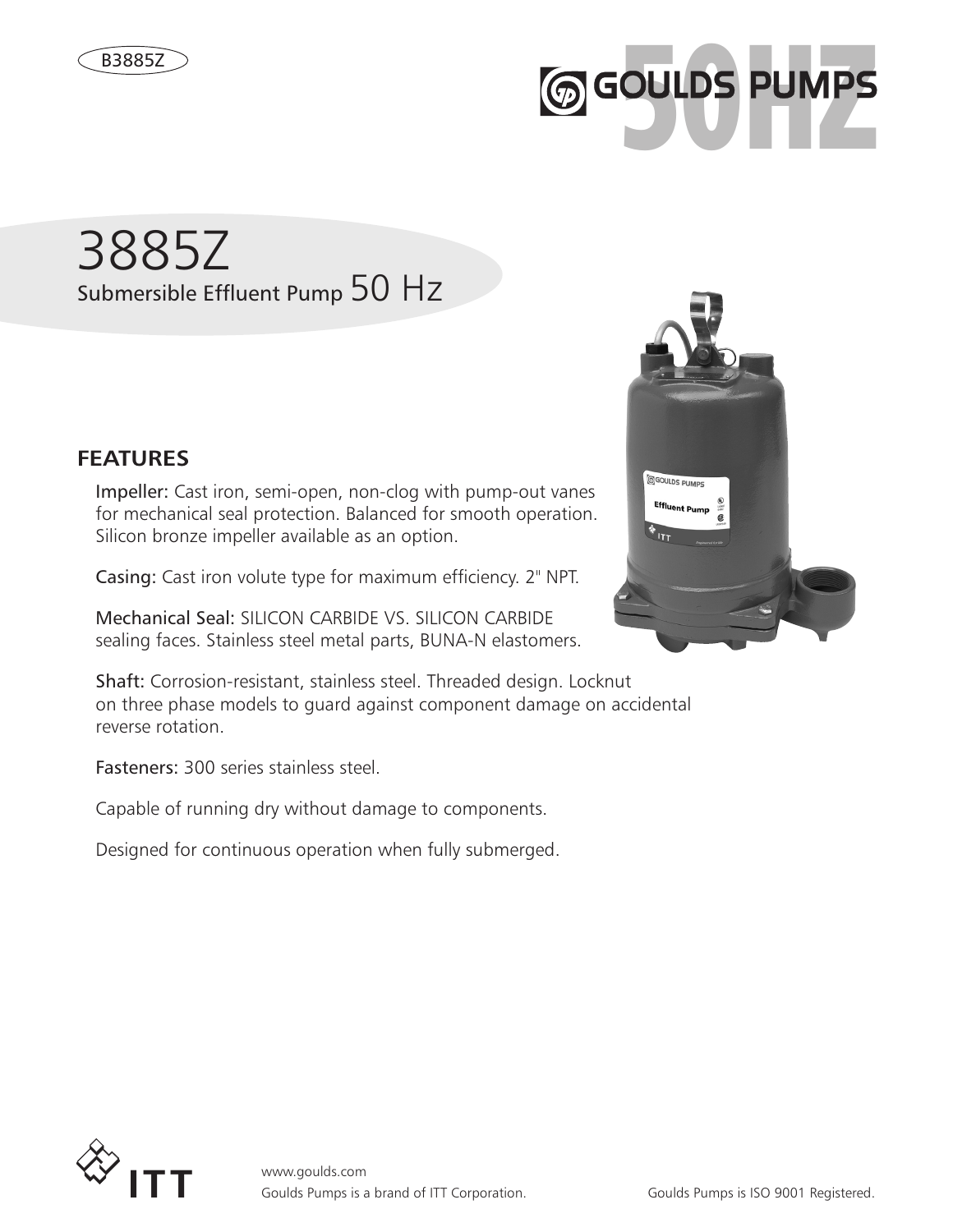# 50 Hz Wastewater

# **Goulds Pumps**

#### APPLICATIONS

Specifically designed for the following uses:

- Homes Schools
- Farms Hospitals
- Trailer courts Industry
- 
- 
- Motels Effluent systems

## SPECIFICATIONS

## **Pump:**

- Solids handling capabilities:  $\frac{3}{4}$ " maximum
- Discharge size: 2" NPT (STD.)
- 2" BSPP (optional)
- Capacities: up to 120 GPM
- Total heads: up to 84 feet TDH
- Temperature: 104ºF (40ºC) continuous 140ºF (60ºC) intermittent.
- See order numbers on reverse side for specific HP, voltage, phase and RPM's available.

## **MOTORS**

- Fully submerged in high-grade turbine oil for lubrication and efficient heat transfer.
- Class B insulation
	- Single phase (50 Hz):
		- Built-in overload with automatic reset.
		- All single phase models feature capacitor start motors for maximum starting torque.
		- $\frac{1}{3}$  and  $\frac{1}{2}$  HP 16/3 SJTOW with bare leads.
		- $\bullet$  1-1 $\frac{1}{2}$  HP 14/3 STOW with bare leads.

#### Three phase (50 Hz):

- Overload protection must be provided in starter unit.
- $\bullet$  <sup>1</sup>/<sub>3</sub>-1<sup>1</sup>/<sub>2</sub> HP 14/4 STOW with bare leads.
- Designed for Continuous Operation: Pump ratings are within the motor manufacturer's recommended working limits, can be operated continuously without damage.
- Bearings: Upper and lower heavy duty ball bearing construction.
- Power Cable: Severe duty rated, oil and water resistant. Epoxy seal on motor end provides secondary moisture barrier in case of outer jacket damage and to prevent oil wicking. 20 foot standard with optional lengths available.
- O-ring: Assures positive sealing against contaminants and oil leakage.

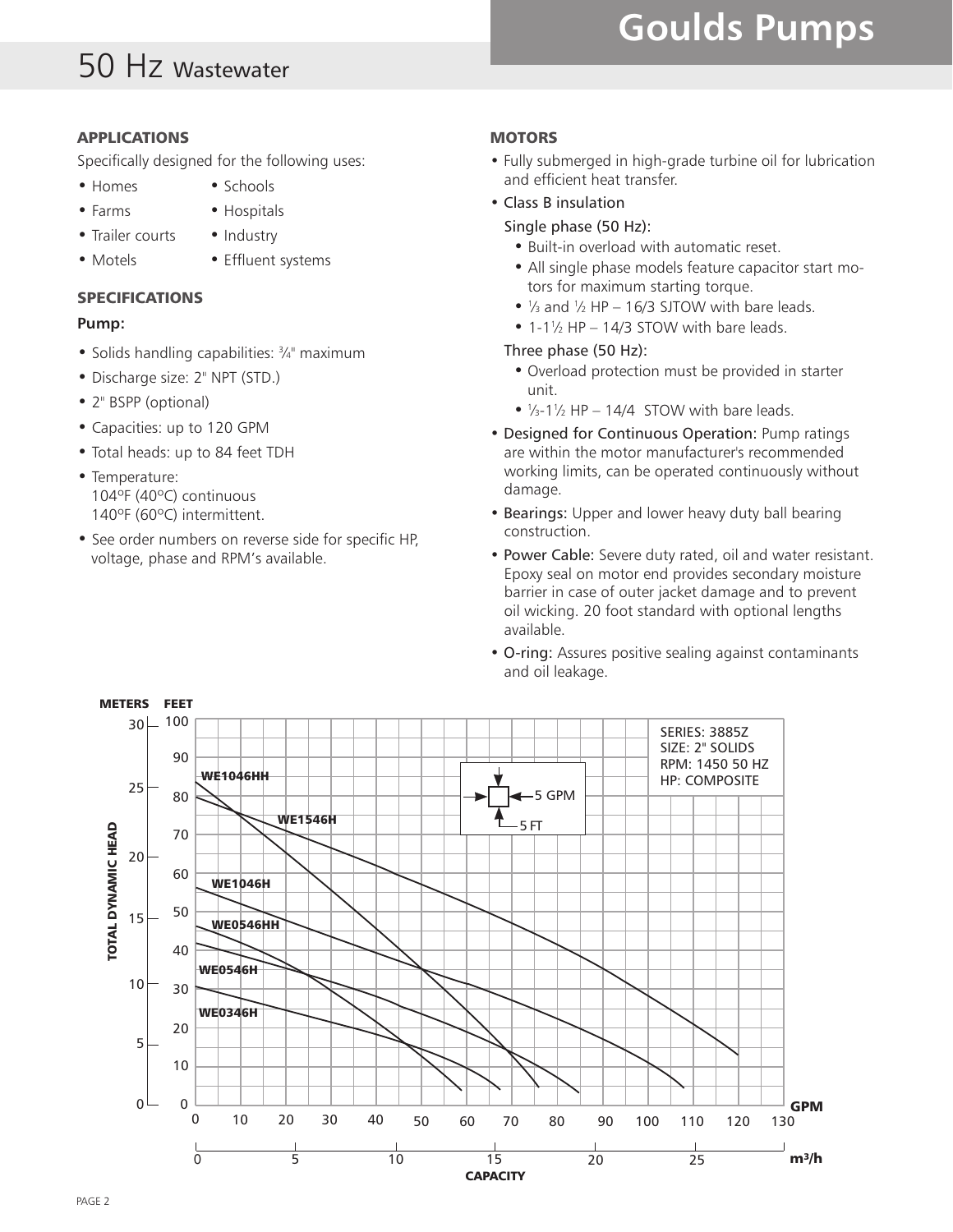## 50 Hz Wastewater

#### MODELS

| <b>Order Number</b> | <b>HP</b>      | <b>Volts</b> | Phase | <b>RPM</b> | Impeller<br><b>Diameter</b> | <b>Maximum</b><br>Amps | Weight<br>(lbs.) |
|---------------------|----------------|--------------|-------|------------|-----------------------------|------------------------|------------------|
| WE0321H             |                | 115          |       |            |                             | 12.8                   |                  |
| WE0329H             | $\frac{1}{3}$  | 220          |       |            | $3\%$ <sup>"</sup>          | 6.4                    | 60               |
| <b>WE0346H</b>      |                | 380          | 3     | 2900       |                             | 1.7                    |                  |
| <b>WE0521H</b>      | $\frac{1}{2}$  | 115          |       |            | $4\frac{1}{16}$             | 15.0                   | 70               |
| <b>WE0529H</b>      |                | 220          |       |            |                             | 7.5                    |                  |
| <b>WE0546H</b>      |                | 380          | 3     |            |                             | 2.1                    |                  |
| WE1029H             |                | 220          |       |            | $4\frac{9}{16}$             | 10.6                   | 80               |
| <b>WE1046H</b>      |                | 380          | 3     |            |                             | 2.8                    |                  |
| <b>WE1029HH</b>     |                | 220          |       |            | $5\frac{1}{2}$              | 11.1                   |                  |
| <b>WE1046HH</b>     |                | 380          | 3     |            |                             | 2.6                    |                  |
| <b>WE1529H</b>      | $1\frac{1}{2}$ | 220          |       |            | $5\frac{1}{8}$              | 11.6                   | 83               |
| <b>WE1546H</b>      |                | 380          | 3     |            |                             | 3.8                    |                  |

Complete System Components available in the accessory section of this catalog.

#### DIMENSIONS

(All dimensions are in inches. Do not use for construction purposes.)



#### COMPONENTS FOR REFERENCE ONLY

| Item No. | <b>Description</b>                                     |  |  |
|----------|--------------------------------------------------------|--|--|
|          | Impeller                                               |  |  |
|          | Casing                                                 |  |  |
| ξ        | Silicon carbide vs. silicon carbide<br>Mechanical seal |  |  |
|          | Shaft                                                  |  |  |
| 5        | Motor                                                  |  |  |
| 6        | <b>Ball bearings</b>                                   |  |  |
|          | Power cable                                            |  |  |
|          | $O$ -ring                                              |  |  |

**NOTE:** Repair parts may be ordered from repair parts list.